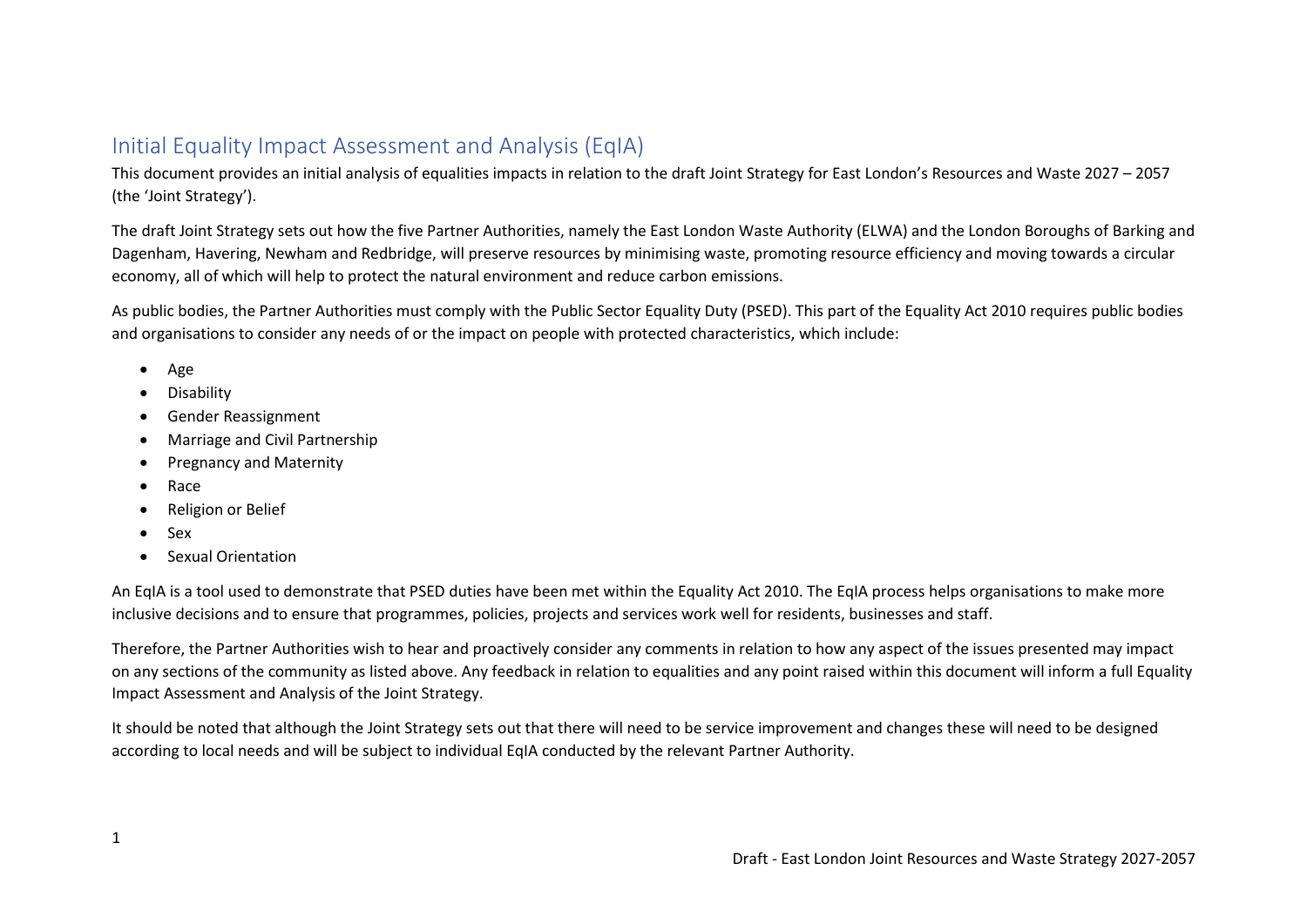You can find out more and tell us your views by visiting the link below and completing the online survey:

Online: [www.eastlondon.gov.uk/jointstrategy](http://www.eastlondon.gov.uk/jointstrategy)

Email: consultation@eastlondon.co.uk

Telephone: 020 8724 5803

Paper copies of the consultation will also available from local libraries.

Address: Address to be confirmed

## Introduction

This EqIA discusses the draft Joint Strategy for Resources and Waste Management in East London 2027 – 2057

### Summary of the aims and objectives

The draft Joint Strategy sets out the strategic aims and aspirations for resources and waste management of the five Partner Authorities, and outlines how the Partner Authorities will work together to manage resources and waste within their boundaries between 2027 and 2057, after the end of the long-term contract for waste treatment services.

Working with residents and businesses, the Partner Authorities want to make it as easy as possible to produce less waste, and to reuse, repair, and recycle more items and materials. Within the Joint Strategy a series of priorities are outlined that will help facilitate this, including how the Partner Authorities will support future improvements with infrastructure. These priorities will form the basis of how the Partner Authorities will manage waste in the future, contribute to London-wide and national targets, and meet the aspirations for future performance. The Partner Authorities will need to work together to achieve these goals. The priorities outlined are the subject of this Equalities Impact Assessment.

The draft Joint Strategy also outlines the journey required to deliver improvement and respond to future changes. The Joint Strategy starts in 2027 once the current long-term contract for waste and recycling treatment comes to an end, but it is recognised that action to deliver improvements needs to start as soon as possible to achieve future performance aspirations.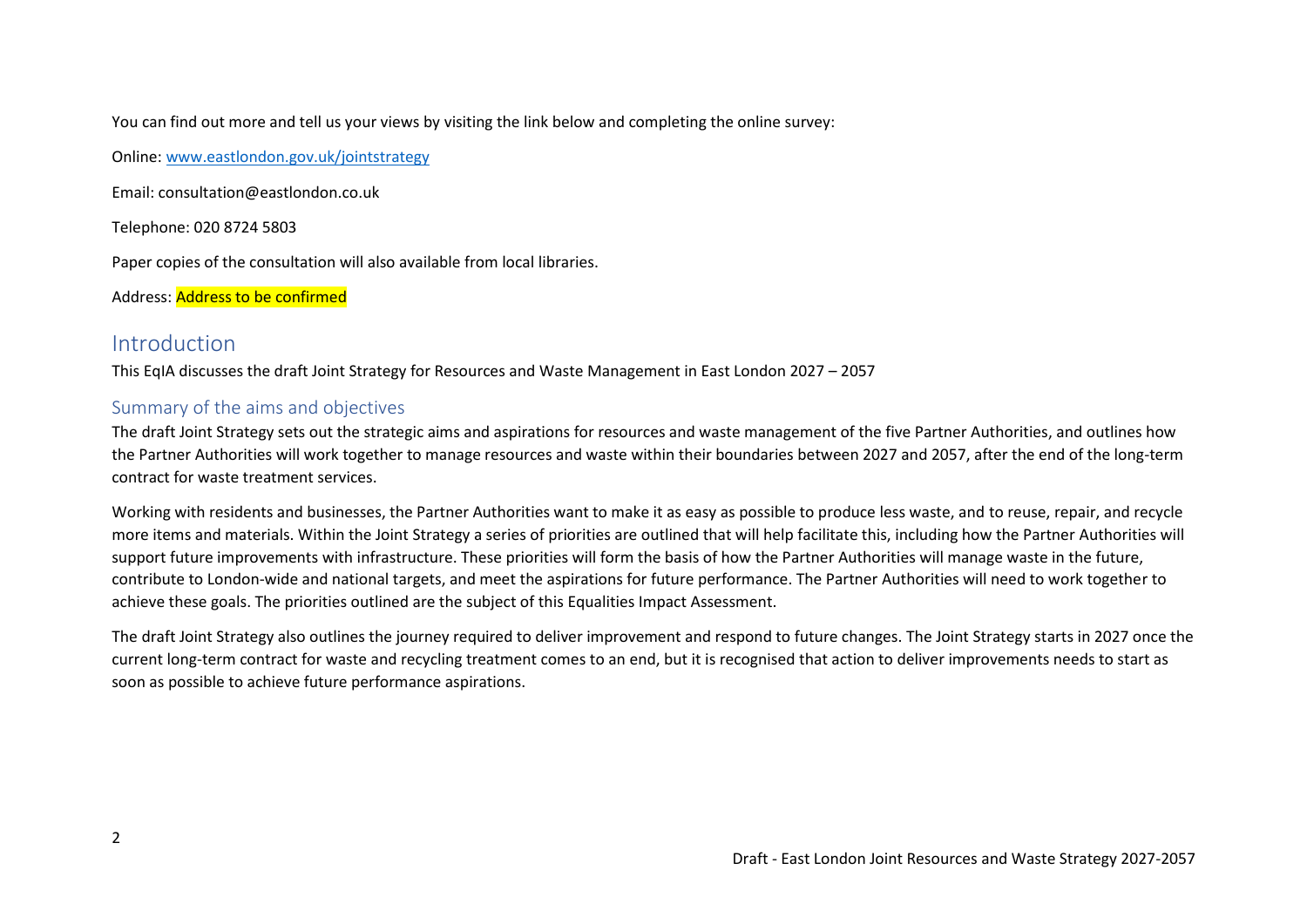#### **Joint Strategy Aims**

The aims of the Joint Strategy are:

- **A1. to promote and implement sustainable municipal resources and wastes management policies in East London as part of our contribution to transitioning to a more Circular Economy;**
- **A2. to minimise the overall environmental impacts of resources and wastes management;**
- **A3. to engage residents, community groups, local business and any other interested parties in the development and implementation of the above resources and wastes management policies; and**
- **A4. to provide customer-focused, cost-effective, best value services.**

#### **Joint Strategy Objectives**

The objectives of the Joint Strategy are:

- **O1. to minimise the amount of municipal wastes arising;**
- **O2. to maximise reuse, recycling and composting rates;**
- **O3. to maximise the diversion of resources and wastes from landfill, particularly organic materials that would produce greenhouse gases;**
- **O4. to co-ordinate and continuously improve municipal wastes minimisation and management policies in East London;**
- **O5. to manage municipal wastes in the most environmentally benign and economically efficient ways possible, including reducing greenhouse gas emissions, through the provision and co-ordination of appropriate resources and wastes management facilities and services;**
- **O6. to ensure that services and information are fully accessible to all members of the community;**
- **O7. to maximise all opportunities for local regeneration and increased social value benefits from waste and resource management, including employment, skills and wellbeing; and**
- **O8. to ensure an equitable distribution of costs, so that those who produce or manage the waste pay for it.**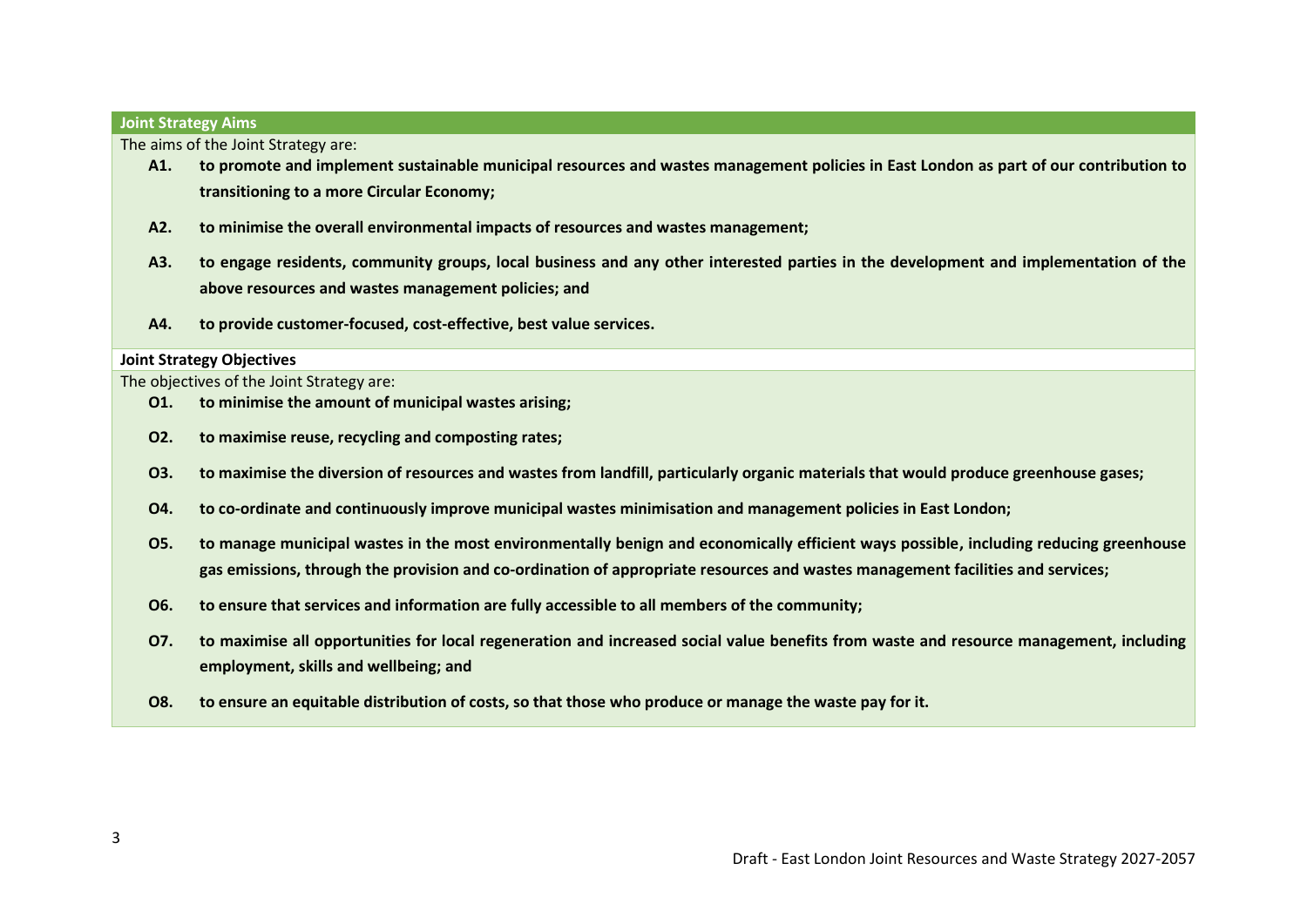## Who is affected by the Joint Strategy?

The Joint Strategy will affect all residents within the Partner Authorities' area, any businesses that use the waste and recycling services of the Partner Authorities and any staff involved in the delivery of services.

# Consultation

A fully compliant consultation will be undertaken in Summer/Autumn 2021. Equalities impacts and monitoring are included in the consultation as shown within this document. Following the consultation feedback received will be included within a consultation report.

The Partner Authorities have considered equalities for the development of the draft Joint Strategy and delivery of the consultation in a number of ways including:

- Provision of paper copies of the draft Joint Strategy and consultation for those without access to the internet. Paper copies will be available from local libraries or on request from East London Waste Authority (contact details provided)
- A general drop-in session will be provided for Q&A on the Draft Strategy and to provide support with the consultation survey. The drop-in session is likely to be virtual due to ongoing Covid restrictions and concerns
- A focus group which will be designed to be representative of the diverse communities in East London and will take into consideration protected characteristics will be run on the draft Joint Strategy to gather views and answer questions
- Individuals requiring a different form of support in order to participate in the consultation will be encouraged to email / telephone or write to East London Waste Authority

# Identification of equalities issues and impacts

## Analysis of impacts

The priorities that will form the basis for how the Partner Authorities will manage waste in the future, along with the initial consideration of equalities impacts are set out within the following tables below. The priorities align with the aims and objectives for the draft Joint Strategy.

Each table represents a different theme:

- [The Partner Authorities' waste prevention priorities](#page-4-0)
- [The Partner Authorities' reuse and repair priorities](#page-5-0)
- [The Partner Authorities' recycling priorities](#page-6-0)
- [The Partner Authorities' infrastructure priorities](#page-8-0)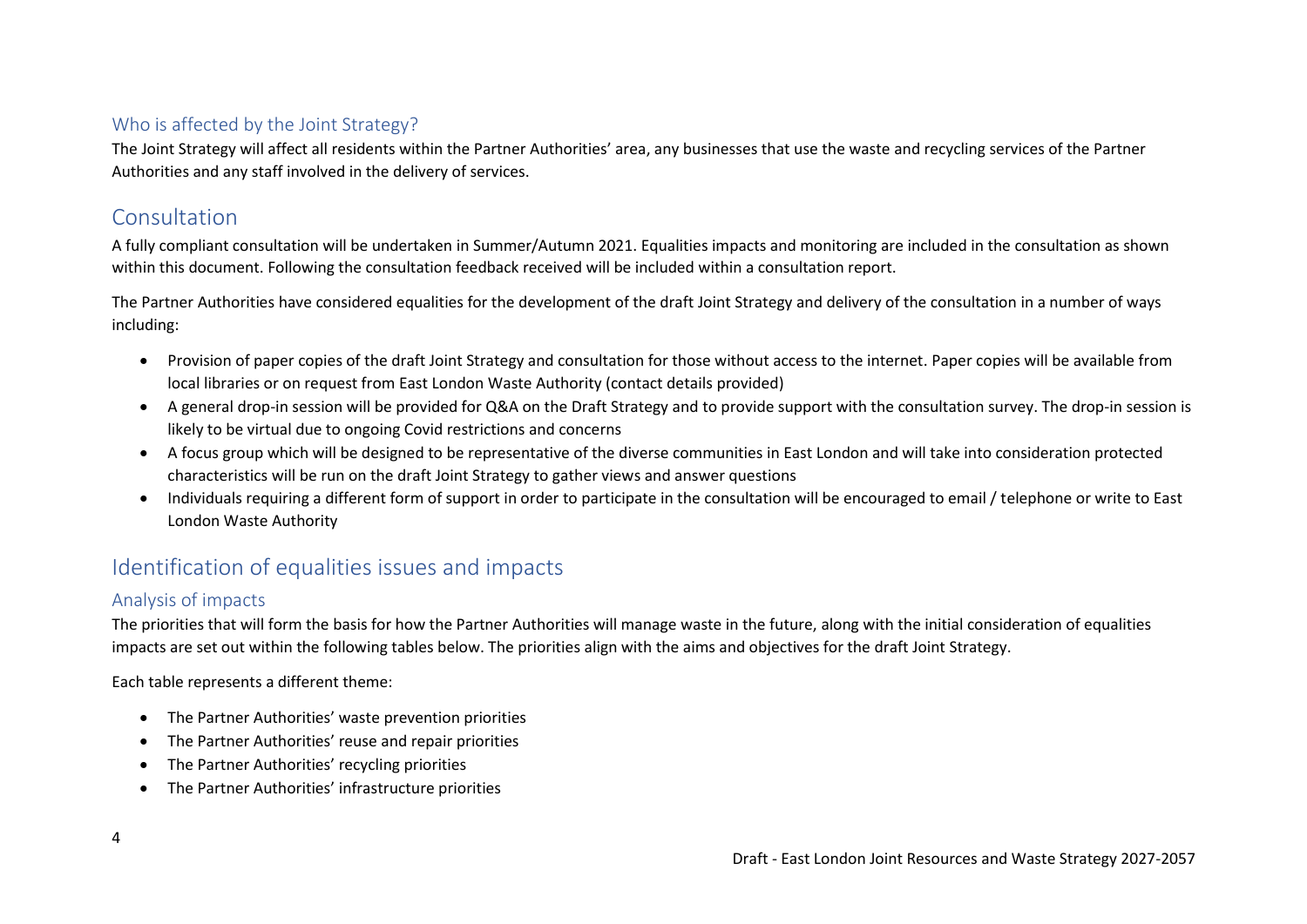### <span id="page-4-0"></span>*Table 1: The Partner Authorities' waste prevention priorities*

| <b>Waste Prevention Priority</b>                                           | <b>Equalities Impact</b>                                                          |
|----------------------------------------------------------------------------|-----------------------------------------------------------------------------------|
| Continue to work with residents and businesses to reduce waste growth      | It is anticipated that this activity would result in a positive impact for all in |
| and contribute to the London wide aspiration of becoming a 'zero waste     | supporting awareness of waste and environmental issues and specifically in        |
| city'                                                                      | helping to reduce waste                                                           |
| Support the London wide target of reducing food waste by 50% by 2030       | It is anticipated that this activity would result in a positive impact for all in |
| and will work with the Greater London Authority, ReLondon and other        | supporting awareness of waste and environmental issues and specifically in        |
| authorities to do this                                                     | helping to reduce food waste                                                      |
| Work to raise awareness of the individual, community and environmental     | It is anticipated that this activity would result in a positive impact for all    |
| benefits of reducing waste                                                 | residents and especially residents with lower incomes                             |
| Develop waste prevention plans, Reduction and Recycling Plans, or other    | It is anticipated that this activity would result in a positive impact for all    |
| appropriate tools that outline the actions that will be taken to provide   | residents and especially residents with lower incomes                             |
| communications, engagement and access to services that help residents      |                                                                                   |
| reduce waste and save money                                                |                                                                                   |
| Support national and regional campaigns on waste prevention, and           | It is anticipated that this activity would result in a positive impact for all in |
| develop local campaigns to support projects and services                   | supporting awareness of waste and environmental issues and specifically in        |
|                                                                            | helping to reduce waste                                                           |
| Develop partnership arrangements with community organisations, housing     | It is anticipated that this activity would result in a positive impact for all in |
| associations local authorities, and other key stakeholders to enhance work | supporting awareness of waste and environmental issues and specifically in        |
| on waste prevention                                                        | helping to reduce waste and strengthen community ties                             |
| Work with the Government, other local authorities and key stakeholders to  | It is anticipated that this activity would result in a positive impact for all in |
| promote higher standards of product design and manufacture, to prolong     | supporting awareness of waste and environmental issues and specifically in        |
| product lifecycles and reduce avoidable waste                              | helping to reduce waste by keeping products in circulation for longer             |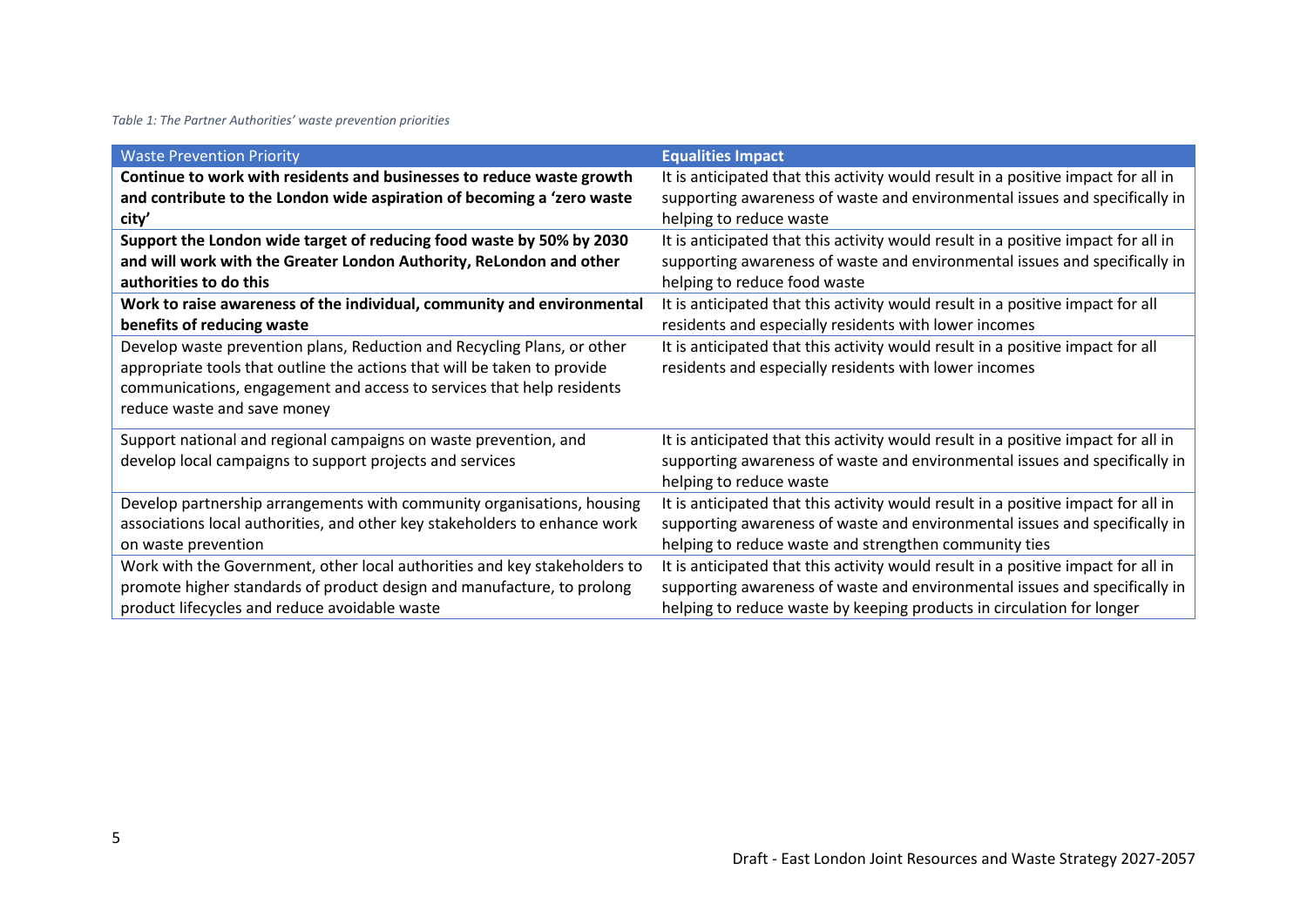### <span id="page-5-0"></span>*Table 2: The Partner Authorities' reuse and repair priorities*

| <b>Reuse and Repair Priority</b>                                            | <b>Equalities Impact</b>                                                          |
|-----------------------------------------------------------------------------|-----------------------------------------------------------------------------------|
| Work to increase the amount of products that are kept in local circulation  | It is anticipated that this activity would result in a positive impact for all in |
| through reuse and repair services                                           | supporting awareness of waste and environmental issues and specifically in        |
|                                                                             | helping to reduce waste by keeping goods in circulation for longer                |
| Seek to normalise reuse within our communities as a means of disposing      | It is anticipated that this activity would result in a positive impact for all in |
| of unwanted items                                                           | supporting awareness of waste and environmental issues and specifically in        |
|                                                                             | helping to reduce waste by encouraging reuse                                      |
| Seek to promote the purchase of reused, refurbished and repaired            | It is anticipated that this activity would result in a positive impact for all in |
| products as a beneficial alternative to buying new                          | supporting awareness of waste and environmental issues and specifically in        |
|                                                                             | helping to reduce waste by encouraging reuse                                      |
| Seek to advance local green economy job and training opportunities          | It is anticipated that this activity would result in a positive impact for all in |
| through supporting the development of reuse and repair services             | supporting awareness of waste and environmental issues and specifically in        |
|                                                                             | helping to reduce waste by encouraging reuse, and support local jobs and          |
|                                                                             | training                                                                          |
| Explore options for providing or supporting existing and new reuse          | It is anticipated that this activity would result in a positive impact for all in |
| collection services from homes and businesses                               | supporting awareness of waste and environmental issues and specifically in        |
|                                                                             | helping to reduce waste by encouraging reuse                                      |
| Investigate opportunities for increasing reuse provision at the Reuse and   | It is anticipated that this activity would result in a positive impact for all in |
| Recycling Centres, including on-site retail outlets where viable            | supporting awareness of waste and environmental issues and specifically in        |
|                                                                             | helping to reduce waste by encouraging reuse                                      |
| Work with reuse organisations to develop / expand existing valued           | It is anticipated that this activity would result in a positive impact for all in |
| partnerships, strengthen local offerings, and support increases in scope    | supporting awareness of waste and environmental issues and specifically in        |
| and capacity to enhance the services available to residents                 | helping to reduce waste and strengthen community ties                             |
| Raise awareness of repair options available within the Partner Authorities' | It is anticipated that this activity would result in a positive impact for all in |
| area                                                                        | supporting awareness of waste and environmental issues and specifically in        |
|                                                                             | helping to reduce waste and encourage reuse and repair                            |
| Participate in national, regional and sub-regional campaigns promoting      | It is anticipated that this activity would result in a positive impact for all in |
| reuse and repair, and undertake local promotion of the benefits and range   | supporting awareness of waste and environmental issues and specifically in        |
| of available services                                                       | helping to reduce waste and promote local services                                |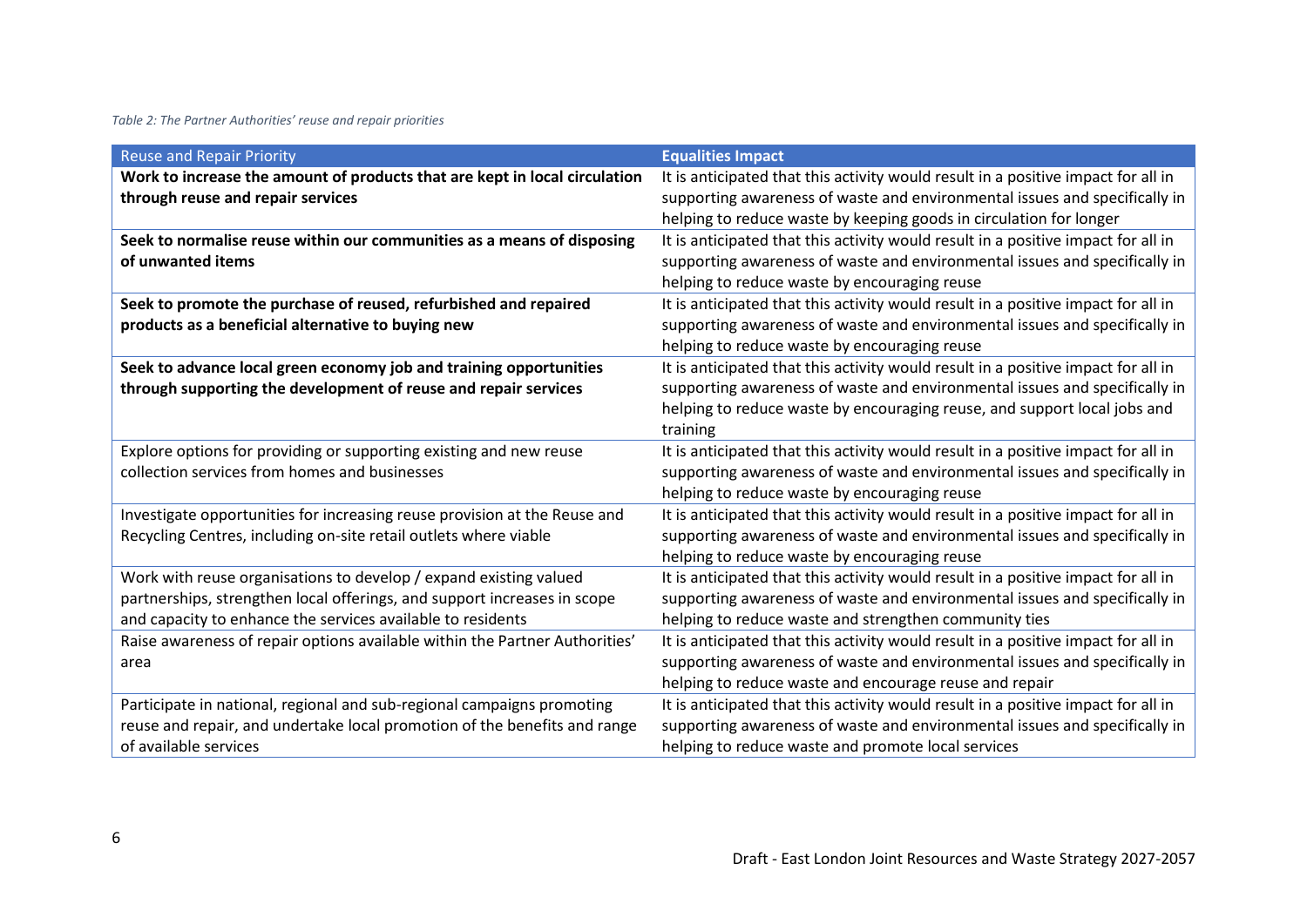| <b>Reuse and Repair Priority</b>                                          | <b>Equalities Impact</b>                                                          |
|---------------------------------------------------------------------------|-----------------------------------------------------------------------------------|
| Work with the Government, other local authorities and key stakeholders to | It is anticipated that this activity would result in a positive impact for all in |
| promote higher standards of product design and manufacture, to enhance    | supporting awareness of waste and environmental issues and specifically in        |
| opportunities for cost-effective reuse                                    | helping to reduce waste by keeping goods in circulation for longer                |

<span id="page-6-0"></span>*Table 3: The Partner Authorities' recycling priorities*

| <b>Recycling Priority</b>                                                  | <b>Equalities Impact</b>                                                          |
|----------------------------------------------------------------------------|-----------------------------------------------------------------------------------|
| We aspire to reach 50% recycling, and will work with local communities in  | It is anticipated that this activity would result in a positive impact for all in |
| this regard                                                                | supporting awareness of waste and environmental issues and specifically in        |
|                                                                            | helping to increase reuse, recycling and composting                               |
| We aim to achieve a minimum joint reuse, recycling and composting          | It is anticipated that this activity would result in a positive impact for all in |
| performance of 35% of LACW (Local Authority Collected Waste) by 2030       | supporting awareness of waste and environmental issues and specifically in        |
|                                                                            | helping to increase reuse, recycling and composting                               |
| We will work together to offer the Mayor's minimum level of household      | Improvement in service offering positive benefits for residents and the           |
| recycling service provision, providing residents with straightforward and  | environment. No specific equalities issues. An EqIA would be conducted            |
| easy-to-use recycling collection services                                  | (where required) by the relevant Partner Authority prior to service change        |
|                                                                            | to understand any potential local impacts                                         |
| We will improve the quality of recycling collected and reduce              | It is anticipated that this activity would result in a positive impact for all in |
| contamination                                                              | supporting awareness of waste and environmental issues and specifically in        |
|                                                                            | helping to increase quality recycling and decrease contamination                  |
| We will improve recycling performance in houses and blocks of flats        | It is anticipated that this activity would result in a positive impact for all in |
|                                                                            | supporting awareness of waste and environmental issues and specifically in        |
|                                                                            | helping to increase reuse, recycling and composting                               |
| We will work alongside new policy commitments including Deposit            | It is anticipated that this activity would result in a positive impact for all in |
| Return Scheme (DRS) and the Extended Producer Responsibility (EPR)         | supporting awareness of waste and environmental issues and specifically in        |
| regime for household packaging to maximise opportunities for increasing    | helping to increase reuse, recycling and composting                               |
| recycling                                                                  |                                                                                   |
| Introduce separate food waste collections for street level properties and  | Improvement in service offering positive benefits for residents and the           |
| blocks of flats, in line with anticipated regulations and Government       | environment. No specific equalities issues. An EqIA would be conducted            |
| guidance                                                                   | (where required) by the relevant Partner Authority prior to service change        |
|                                                                            | to understand any potential local impacts                                         |
| Expand household collection services to allow residents to recycle a wider | Improvement in service offering positive benefits for residents and the           |
| range of packaging and containers where relevant markets exist             | environment. No specific equalities issues. An EqIA would be conducted            |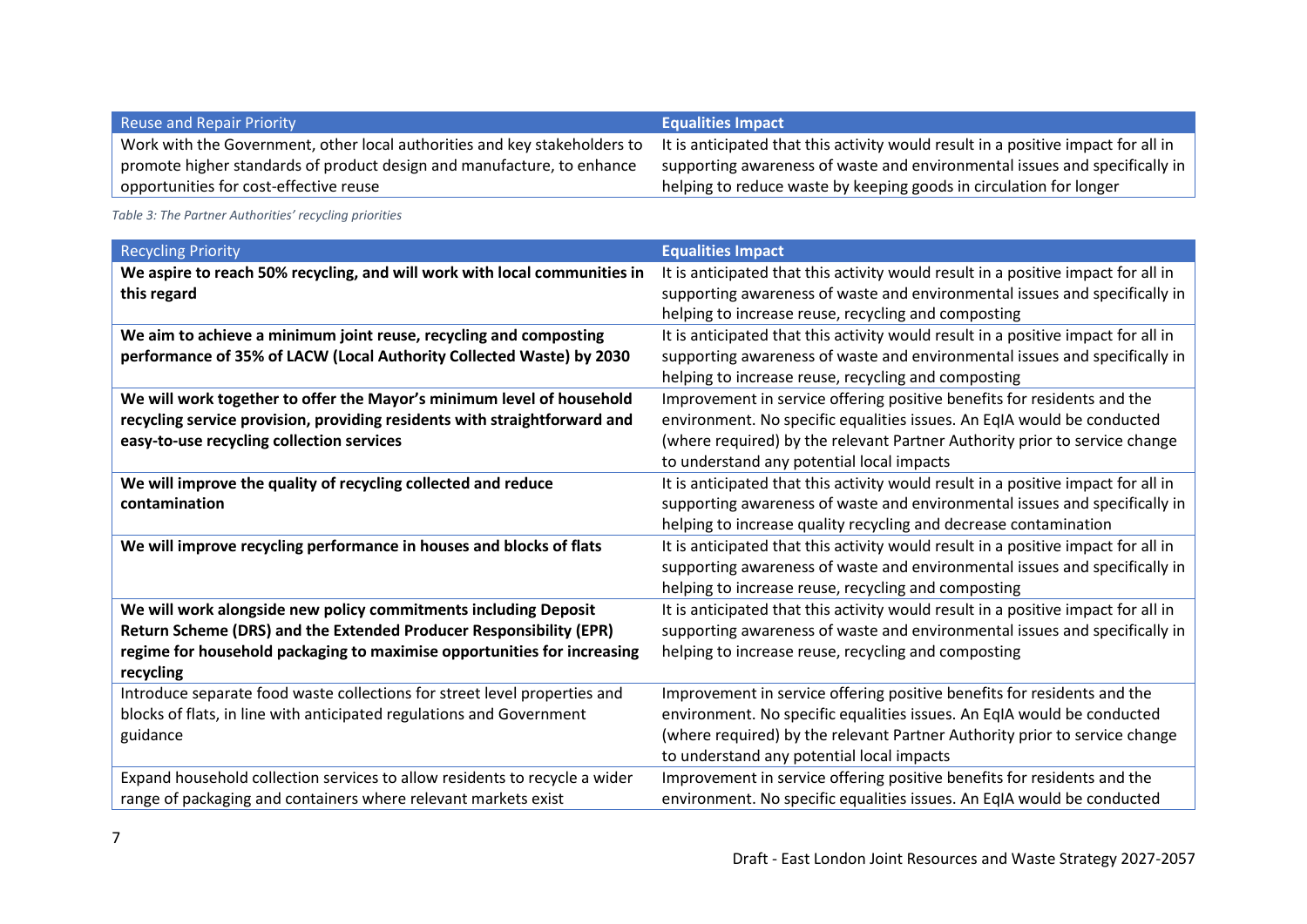| <b>Recycling Priority</b>                                                   | <b>Equalities Impact</b>                                                          |
|-----------------------------------------------------------------------------|-----------------------------------------------------------------------------------|
|                                                                             | (where required) by the relevant Partner Authority prior to service change        |
|                                                                             | to understand any potential local impacts                                         |
| Continue to investigate opportunities to recycle even more materials,       | It is anticipated that this activity would result in a positive impact for all in |
| through collection services, public recycling facilities and the Reuse and  | supporting awareness of waste and environmental issues and specifically in        |
| <b>Recycling Centres</b>                                                    | helping to increase reuse, recycling and composting                               |
| Work with In-house commercial waste services and private waste              | It is anticipated that this activity would result in a positive impact for all in |
| companies to ensure that businesses in East London are able to access       | supporting awareness of waste and environmental issues and specifically in        |
| cost-effective recycling services                                           | helping to increase reuse, recycling and composting                               |
| Work with our residents and businesses to increase awareness of recycling   | It is anticipated that this activity would result in a positive impact for all in |
|                                                                             | supporting awareness of waste and environmental issues and specifically in        |
|                                                                             | helping to increase reuse, recycling and composting                               |
| Provide feedback to residents and businesses on contamination, and          | It is anticipated that this activity would result in a positive impact for all in |
| highlight the need for material quality                                     | supporting awareness of waste and environmental issues and specifically in        |
|                                                                             | helping to increase reuse, recycling and composting                               |
| Identify opportunities to use the ReLondon 'Making Recycling Work for       | It is anticipated that this activity would result in a positive impact for all    |
| People in Flats toolkit or other suitable approaches to improve recycling   | those living in blocks of flats in supporting awareness of waste and              |
| performance in blocks of flats                                              | environmental issues and specifically in helping to increase reuse, recycling     |
|                                                                             | and composting                                                                    |
| Work with the Government, other local authorities, producers and key        | It is anticipated that this activity would result in a positive impact for all in |
| stakeholders to develop better approaches to the planning and design of     | supporting awareness of waste and environmental issues and making it              |
| new developments to ensure residents are able to recycle easily             | easy to recycle                                                                   |
| Work together to identify opportunities to extract more recyclable material | It is anticipated that this activity would result in a positive impact for all in |
| from bulky waste, street cleansing waste and fly tipped materials           | supporting awareness of waste and environmental issues and specifically in        |
|                                                                             | helping to increase reuse, recycling and composting                               |
| Explore opportunities to increase recycling through recovery of materials   | It is anticipated that this activity would result in a positive impact for all in |
| from other waste streams                                                    | supporting awareness of waste and environmental issues and specifically in        |
|                                                                             | helping to increase reuse, recycling and composting                               |
| Support London Recycles messaging and campaigning to ensure that a          | It is anticipated that this activity would result in a positive impact for all in |
| consistent reduce, reuse, recycle message is delivered across London        | supporting awareness of waste and environmental issues and specifically in        |
|                                                                             | helping to increase reuse, recycling and composting                               |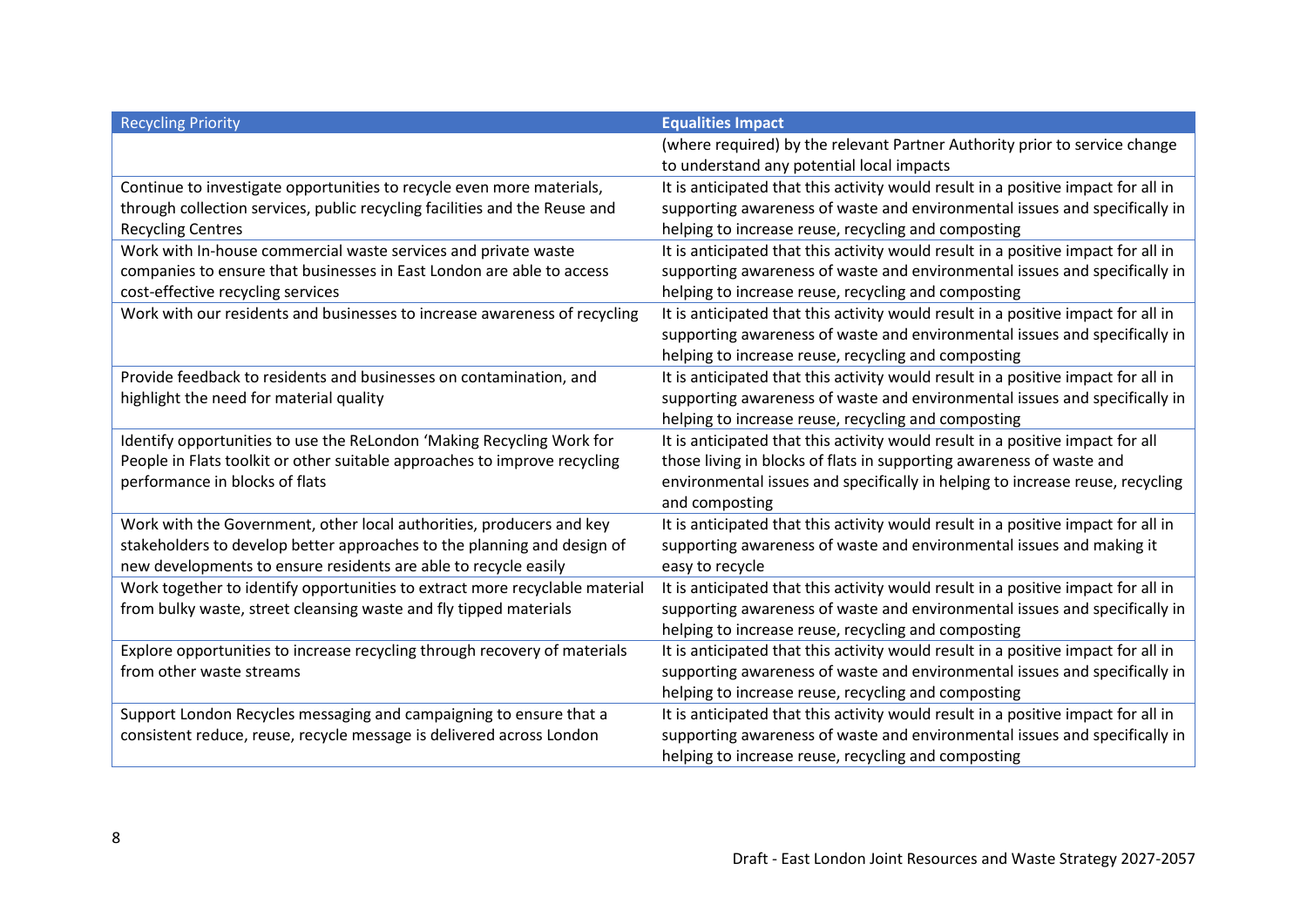| <b>Recycling Priority</b>                                            | <b>Equalities Impact</b>                                                          |
|----------------------------------------------------------------------|-----------------------------------------------------------------------------------|
| Work with the Government, other local authorities, producers and key | It is anticipated that this activity would result in a positive impact for all in |
| stakeholders to promote standards of product design that enhance     | supporting awareness of waste and environmental issues and specifically in        |
| opportunities for cost-effective recycling                           | helping to increase opportunities for cost-effective recycling                    |

<span id="page-8-0"></span>*Table 4: The Partner Authorities' infrastructure priorities*

| <b>Infrastructure Priority</b>                                          | <b>Equalities Impact</b>                                                          |
|-------------------------------------------------------------------------|-----------------------------------------------------------------------------------|
| We will contribute to national and regional targets on reducing waste   | It is anticipated that this activity would result in a positive impact for all in |
| sent to landfill                                                        | supporting awareness of waste and environmental issues and specifically in        |
|                                                                         | helping to reduce waste                                                           |
| We will secure access to waste treatment capacity in ways that support  | It is anticipated that this activity would result in a positive impact for all in |
| the Partner Authorities' priorities around reuse, repair and recycling  | supporting awareness of waste and environmental issues and specifically in        |
|                                                                         | helping to increase reuse, repair, recycling and composting                       |
| We will establish resilient, responsive and flexible arrangements for   | Improvement in service offering positive benefits for residents and the           |
| future waste treatment, so that the Partner Authorities can continue to | environment. No specific equalities issues. An EqIA would be conducted            |
| improve local services while remaining responsive to changes in global  | (where required) by the relevant Partner Authority prior to service change        |
| material markets and international policy                               | to understand any potential local impacts                                         |
| We will seek to procure waste treatment services that provide local     | Improvement in service offering positive benefits for residents and the           |
| economic, environmental and social benefits                             | environment. No specific equalities issues. An EqIA would be conducted            |
|                                                                         | (where required) by the relevant Partner Authority prior to service change        |
|                                                                         | to understand any potential local impacts                                         |
| We aim to support the Mayor's target of managing the equivalent of      | Improvement in service offering positive benefits for residents and the           |
| 100% of London's waste within the capital                               | environment. No specific equalities issues. An EqIA would be conducted            |
|                                                                         | (where required) by the relevant Partner Authority prior to service change        |
|                                                                         | to understand any potential local impacts                                         |
| Maximise the use of, and value from, ELWA's existing waste treatment    | Improvement in service offering positive benefits for residents and the           |
| contract                                                                | environment. No specific equalities issues. An EqIA would be conducted            |
|                                                                         | (where required) by the relevant Partner Authority prior to service change        |
|                                                                         | to understand any potential local impacts                                         |
| Develop a procurement plan for future waste treatment capacity, to      | Improvement in service offering positive benefits for residents and the           |
| support the aims and objectives of this Joint Strategy. A Strategic     | environment. No specific equalities issues. An EqIA would be conducted            |
| Environmental Assessment screening will form part of the procurement    | (where required) by the relevant Partner Authority prior to service change        |
| plan process                                                            | to understand any potential local impacts                                         |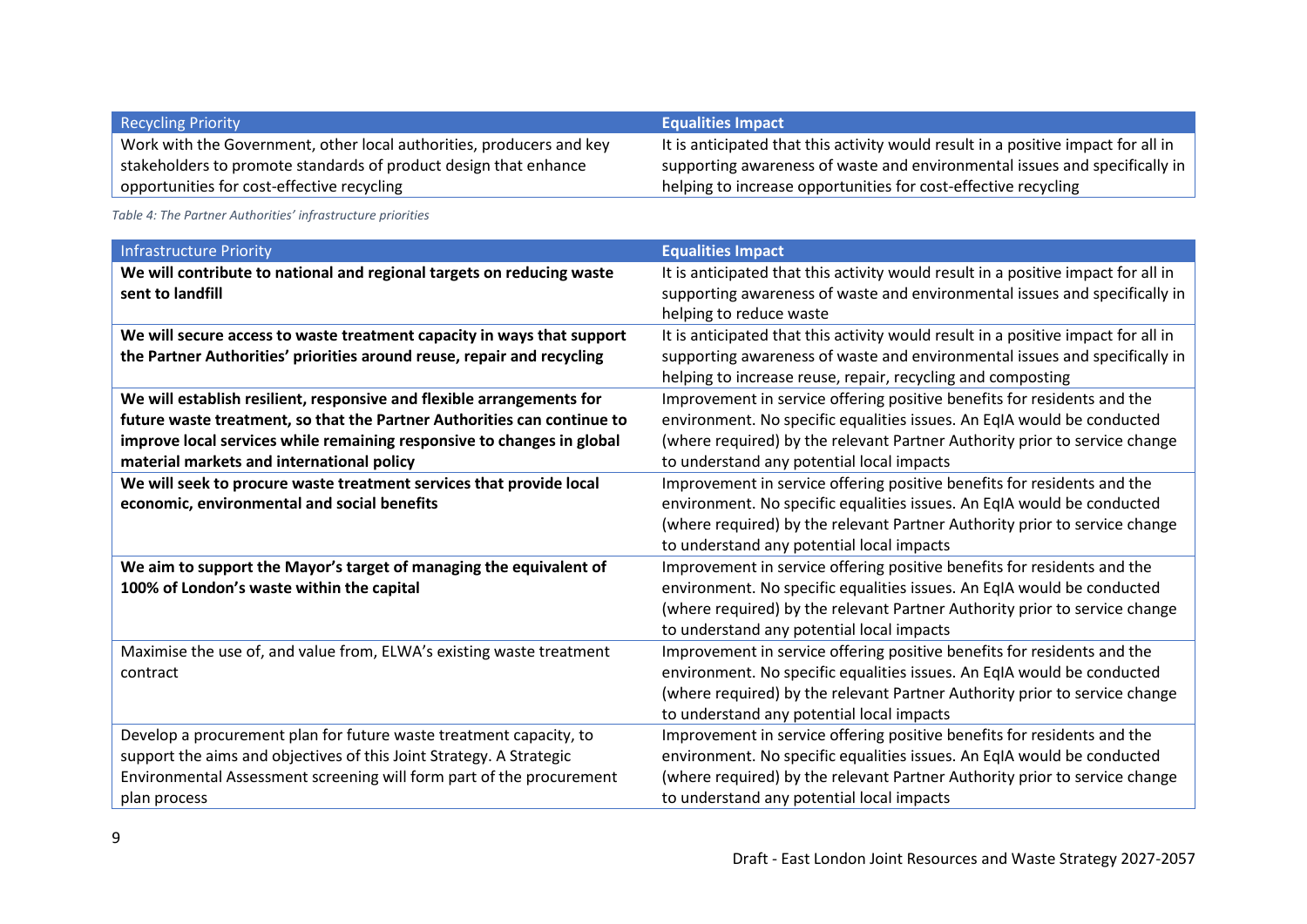| <b>Infrastructure Priority</b>                                                                                                                                                                                                                                                                                                                                                                                                                          | <b>Equalities Impact</b>                                                                                                                                                                                                                                                     |
|---------------------------------------------------------------------------------------------------------------------------------------------------------------------------------------------------------------------------------------------------------------------------------------------------------------------------------------------------------------------------------------------------------------------------------------------------------|------------------------------------------------------------------------------------------------------------------------------------------------------------------------------------------------------------------------------------------------------------------------------|
| Ensure effective and responsible future commissioning, considering issues<br>such as flexibility, resilience, value for money, service quality, social value,<br>and environmental impacts including greenhouse gas emissions                                                                                                                                                                                                                           | Improvement in service offering positive benefits for residents and the<br>environment. No specific equalities issues. An EqIA would be conducted<br>(where required) by the relevant Partner Authority prior to service change<br>to understand any potential local impacts |
| Ensure that any future contracts commissioned will not impede the Partner<br>Authorities' ability to improve recycling in line with aspirations to reach<br>50%                                                                                                                                                                                                                                                                                         | Improvement in service offering positive benefits for residents and the<br>environment. No specific equalities issues. An EqIA would be conducted<br>(where required) by the relevant Partner Authority prior to service change<br>to understand any potential local impacts |
| Investigate options for supporting the development of appropriate new<br>local infrastructure for reuse, repair and remanufacture, which provide<br>opportunities for local regeneration                                                                                                                                                                                                                                                                | Improvement in service offering positive benefits for residents and the<br>environment. No specific equalities issues. An EqIA would be conducted<br>(where required) by the relevant Partner Authority prior to service change<br>to understand any potential local impacts |
| Work with the Greater London Authority to deliver future infrastructure<br>and waste treatment capacity solutions that align with the policies set out<br>in the London Environment Strategy, and ensure compliance with the<br>Mayor of London's Carbon Intensity Floor requirements <sup>1</sup> for any<br>technology solutions considered that may include energy recovery (note:<br>technologies will be considered as part of a procurement plan) | Improvement in service offering positive benefits for residents and the<br>environment. No specific equalities issues. An EqIA would be conducted<br>(where required) by the relevant Partner Authority prior to service change<br>to understand any potential local impacts |
| Work with the Government, other local authorities and key stakeholders to<br>encourage the development of local materials reprocessing capacity                                                                                                                                                                                                                                                                                                         | It is anticipated that this activity would result in a positive impact for all in<br>supporting awareness of waste and environmental issues and specifically in<br>helping to increase reuse, recycling and composting                                                       |

<sup>&</sup>lt;sup>1</sup> [London Environment Strategy -](https://www.london.gov.uk/sites/default/files/london_environment_strategy_0.pdf#page=313) Policy 7.3.2.b